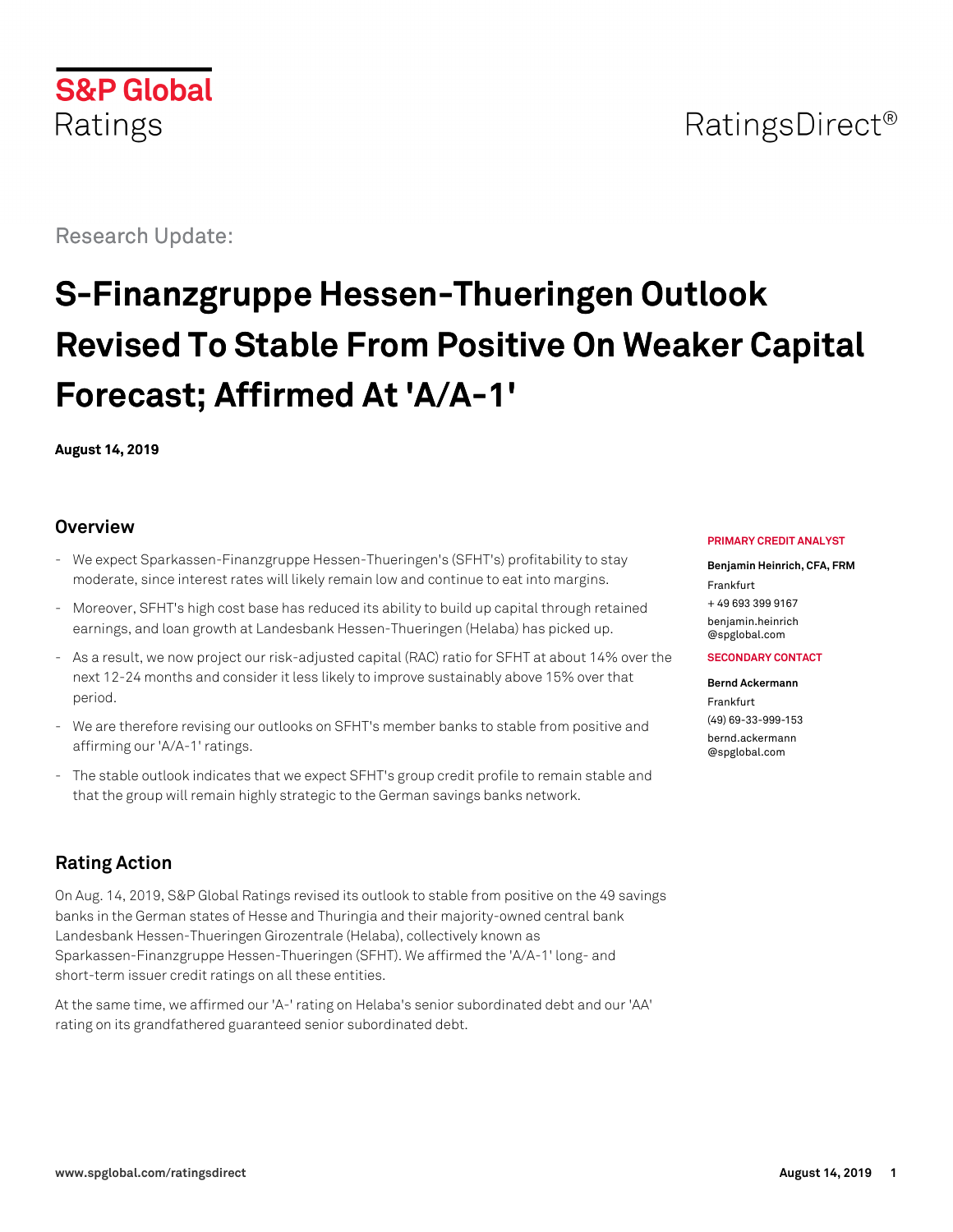#### **Rationale**

We continue to see SFHT as a strong, well-capitalized mutual banking group, but consider a material increase of its capitalization to be unlikely. As of Dec. 31, 2018, our consolidated RAC ratio for SFHT had deteriorated to 13.8% from 14.8% a year earlier, due to lower earnings retention and increased loan growth, mainly at Helaba's commercial real estate (CRE) and corporate finance operations. We now expect our RAC ratio to remain at about 14% over the next 18-24 months and consider it less likely to improve sustainably beyond 15%, which would allow us to revise up our capital and earnings assessment.

SFHT's reported profit before tax of €958 million in 2018, down by about 34% year on year and below our projections. This resulted from the widening of credit spreads and a further decline of market interest rates, while supported by loan growth of about 4%, interest and fee income staying broadly stable. However, the group's profitability also suffers from its large cost base, which increased by 5.5% year on year. We consider last year's rise in costs as permanent and do not anticipate a significant reduction in the short to medium term. We expect the group's cost-to-income ratio to remain at a high 73%-75% until 2021, and the return on equity below 5%, according to our measures, which is low by global standards, but not inconsistent with the expectations of SFHT's owners.

We revised our projection for SFHT's pretax profits downward by about €200 million to €950 million-€1,100 million annually until 2021. The updated figures incorporate our revised interest scenario in which we now anticipate ultra-low rates at least until the second quarter of 2021. This situation presents further challenges to Helaba's wholesale-oriented business model, already experiencing margin pressure in core segments, and to the savings banks' deposit-funded business model. We also anticipate a gradual rise in credit loss provisions, given the signs of economic slowdown in Germany and globally.

Helaba's corporate portfolio returned to growth in 2018, after several years without substantial changes to its size due to intense competition in its important CRE and corporate finance segments and the run-off of legacy portfolios. Increased business volumes and fewer prepayments at Helaba contributed to a 15% increase in our risk-weighted asset (RWA) metric for SFHT. Helaba's CRE and other project finance loans generally attract higher risk weights than most business originated by savings banks. We expect 2%-4% annual growth of SFHT's RWAs over 2019-2021, also considering that Helaba recently acquired a €1.4 billion land transport portfolio.

We anticipate that SFHT's savings banks will maintain their dominant position in regional retail banking, complemented by Helaba's function as the group's central bank and its more wholesale-oriented businesses. We also factor in SFHT's access to refinancing from its large regional retail branch network, close relationships with domestic corporate clients, and funding diversification, courtesy of Helaba.

The core member banks of SFHT comprise 49 regional savings banks and their 69%-owned central bank Helaba. We equalize our ratings on each savings bank and Helaba with our view of SFHT's 'a' group credit profile (GCP). This reflects our view that the member savings banks and Helaba are core entities of SFHT and, as such, would be supported by the group if needed.

Furthermore, we consider SFHT's position within the national German savings banks network (DSGV), whose GCP we assess at 'a+'. We consider SFHT to be a highly strategic subgroup of DSGV, which further supports our 'A' long-term ratings on group members.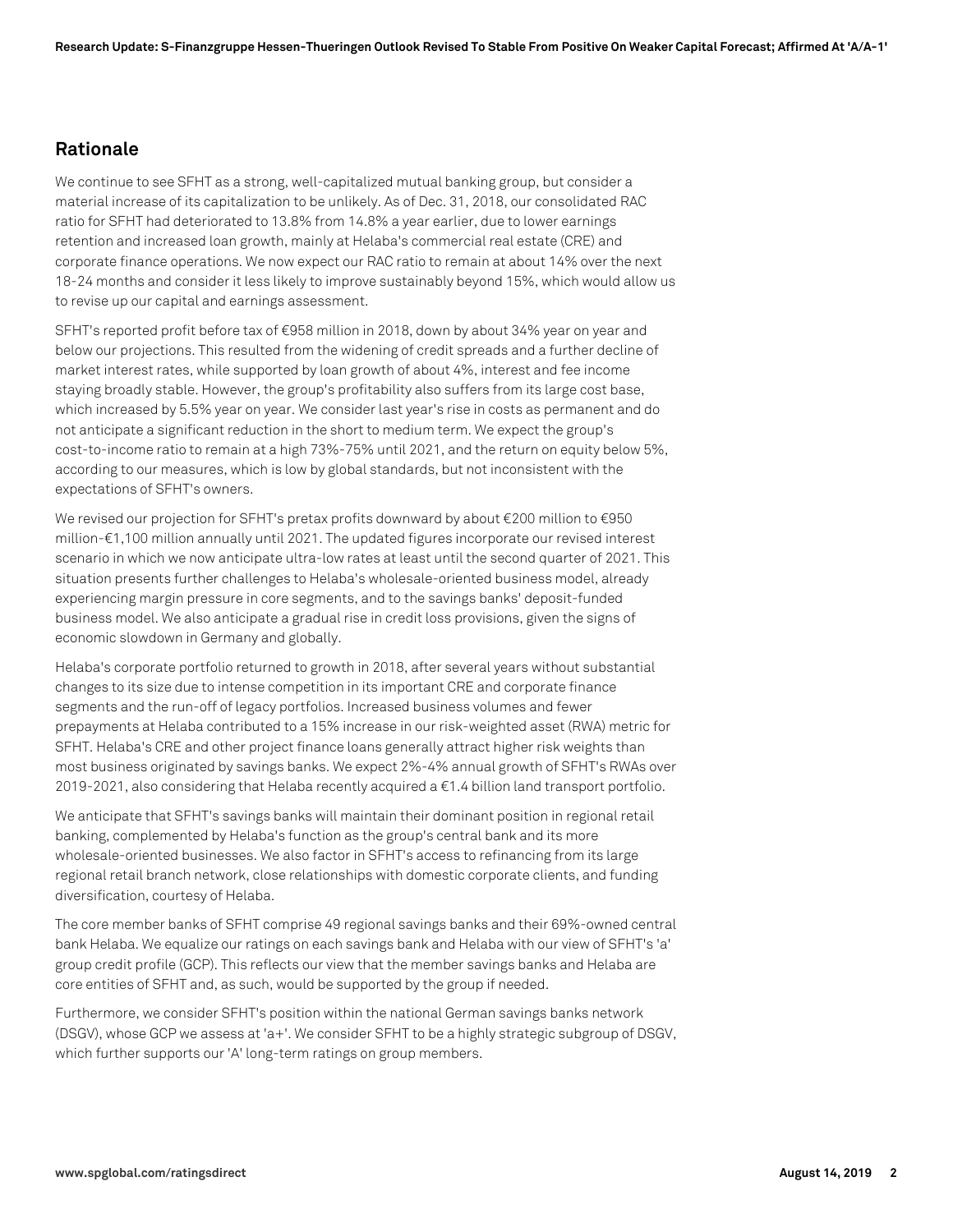#### **Outlook**

The outlook is stable because we assume continued stability of SFHT's GCP and are unlikely to change our view of SFHT as highly strategic to the DSGV.

#### **Downside scenario**

We could lower our ratings on all SFHT entities if DSGV's GCP or SFHT's links with DSGV weaken and, at the same time, SFHT's GCP deteriorates below 'a'.

While we consider this unlikely, both might occur if, for example, capitalization weakened very substantially at SFHT and across the DGSV network or there were a substantial and sustained weakening of the savings bank sector's competitive position and profitability.

#### **Upside scenario**

We could consider an upgrade over the next 12-24 months if earnings generation materially exceeds our projections, such that SFHT's RAC ratio surpasses 15% sustainably. An upgrade would depend on the group maintaining favorable asset quality and Helaba its relatively risk-averse culture, especially in its CRE and corporate finance activities. However, in light of SFHT's diminishing earnings retention capacity compared with projected loan growth, we see a positive rating action as unlikely over the next 18-24 months.

# **Ratings Score Snapshot**

|                           | To                       |
|---------------------------|--------------------------|
| Issuer Credit Rating      | A/Stable/A-1             |
| <b>SACP</b>               | a                        |
| Anchor                    | $a-$                     |
| <b>Business Position</b>  | Adequate (0)             |
| Capital and Earnings      | Strong (+1)              |
| <b>Risk Position</b>      | Adequate (0)             |
| Funding and Liquidity     | Average and Adequate (0) |
| Support                   | Ω                        |
| <b>ALAC Support</b>       | Ω                        |
| <b>GRE Support</b>        | 0                        |
| Group Support             | Ω                        |
| Sovereign Support         | 0                        |
| <b>Additional Factors</b> | Ω                        |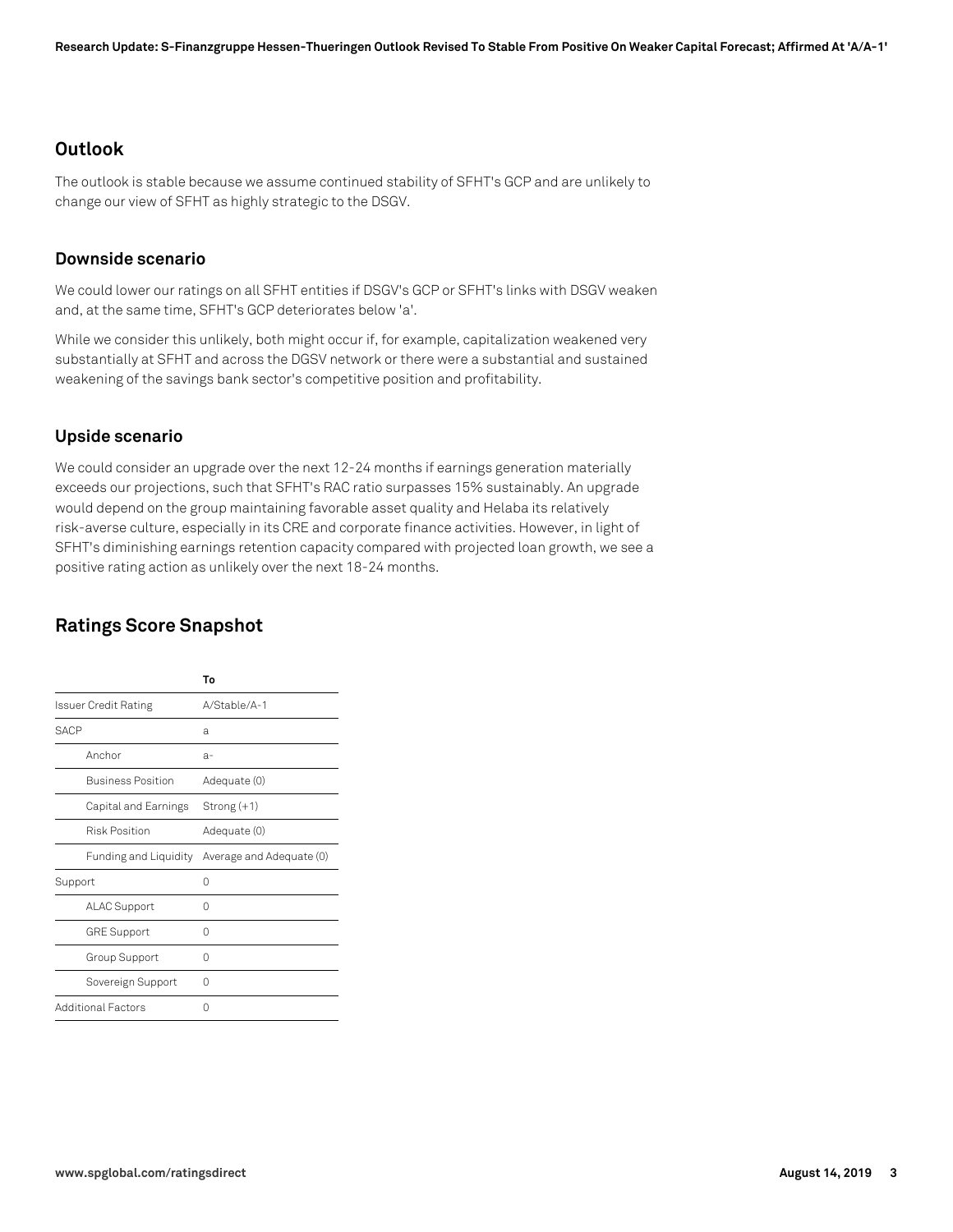### **Related Criteria**

- General Criteria: Hybrid Capital: Methodology And Assumptions, July 1, 2019
- General Criteria: Group Rating Methodology, July 1, 2019
- Criteria | Financial Institutions | General: Risk-Adjusted Capital Framework Methodology, July 20, 2017
- General Criteria: Methodology For Linking Long-Term And Short-Term Ratings, April 7, 2017
- Criteria | Financial Institutions | Banks: Bank Rating Methodology And Assumptions: Additional Loss-Absorbing Capacity, April 27, 2015
- General Criteria: Rating Government-Related Entities: Methodology And Assumptions, March 25, 2015
- Criteria | Financial Institutions | Banks: Quantitative Metrics For Rating Banks Globally: Methodology And Assumptions, July 17, 2013
- Criteria | Financial Institutions | Banks: Banking Industry Country Risk Assessment Methodology And Assumptions, Nov. 9, 2011
- Criteria | Financial Institutions | Banks: Banks: Rating Methodology And Assumptions, Nov. 9, 2011
- General Criteria: Use Of CreditWatch And Outlooks, Sept. 14, 2009
- Criteria | Financial Institutions | Banks: Commercial Paper I: Banks, March 23, 2004

# **Ratings List**

#### **Ratings Affirmed; Outlook Action**

| Landesbank Hessen-Thueringen Girozentrale |         |  |
|-------------------------------------------|---------|--|
| Senior Subordinated                       | Δ-      |  |
| Senior Subordinated*                      | АΑ      |  |
| Commercial Paper                          | $A - 1$ |  |

\*Grandfathered debt.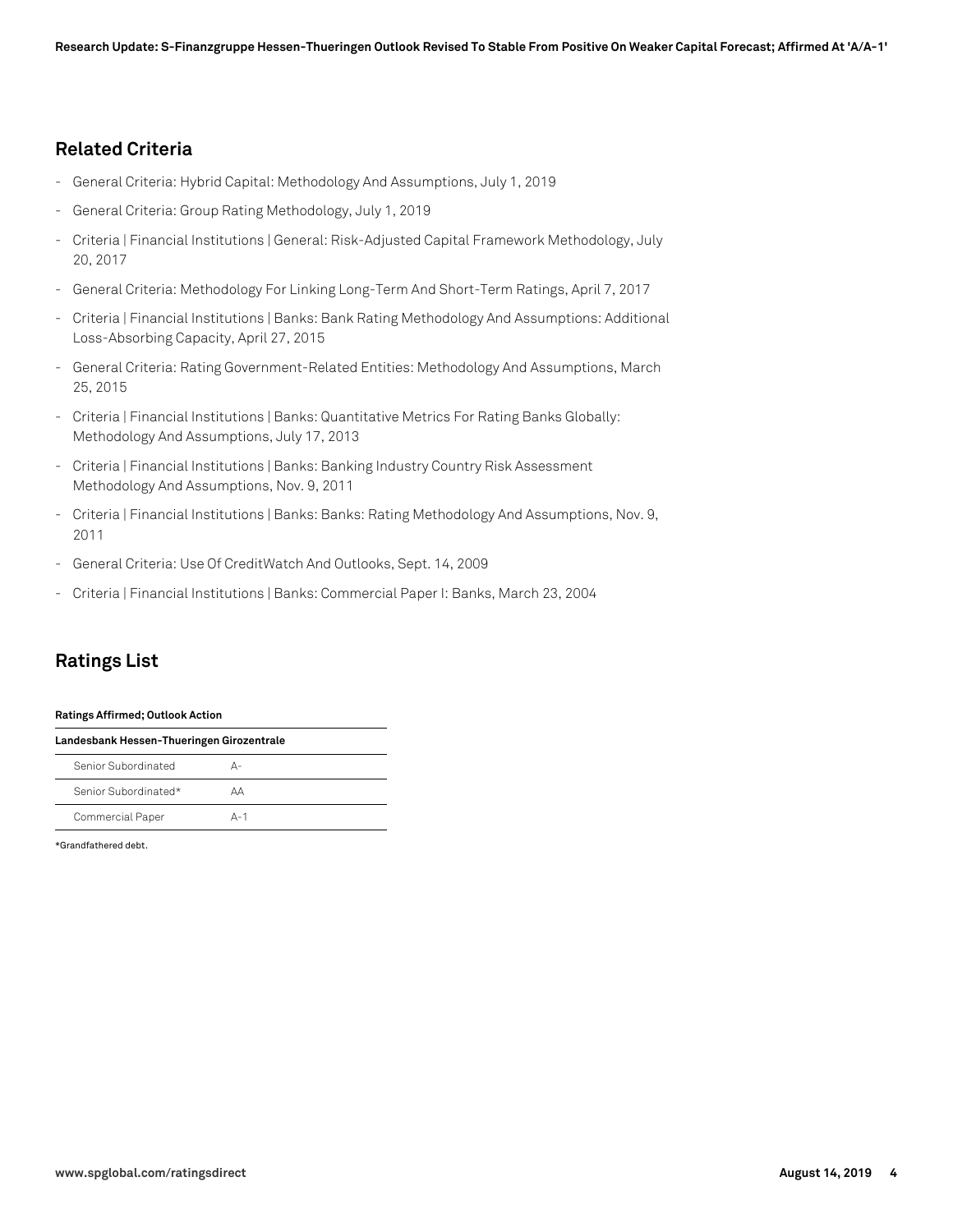#### **Ratings Affirmed; Outlook Action**

| natiligə Allilliley, Uyttoon Actioli      |    |      |
|-------------------------------------------|----|------|
|                                           | To | From |
| Landesbank Hessen-Thueringen Girozentrale |    |      |
| Wartburg-Sparkasse                        |    |      |
| Taunus-Sparkasse                          |    |      |
| Staedtische Sparkasse Offenbach am Main   |    |      |
| Stadtsparkasse Schwalmstadt               |    |      |
| Stadtsparkasse Grebenstein                |    |      |
| Stadtsparkasse Borken                     |    |      |
| Stadt- und Kreis-Sparkasse Darmstadt      |    |      |
| Sparkasse Wetzlar                         |    |      |
| Sparkasse Werra-Meissner                  |    |      |
| Sparkasse Waldeck-Frankenberg             |    |      |
| Sparkasse Unstrut-Hainich                 |    |      |
| Sparkasse Starkenburg                     |    |      |
| Sparkasse Sonneberg                       |    |      |
| Sparkasse Rhoen-Rennsteig                 |    |      |
| Sparkasse Odenwaldkreis                   |    |      |
| Sparkasse Oberhessen                      |    |      |
| Sparkasse Mittelthueringen                |    |      |
| Sparkasse Marburg-Biedenkopf              |    |      |
| Sparkasse Laubach-Hungen                  |    |      |
| Sparkasse Langen-Seligenstadt             |    |      |
| Sparkasse Jena-Saale-Holzland             |    |      |
| Sparkasse Hanau                           |    |      |
| Sparkasse Gruenberg                       |    |      |
| Sparkasse Giessen                         |    |      |
| Sparkasse Gera-Greiz                      |    |      |
| Sparkasse Fulda                           |    |      |
| Sparkasse Dillenburg                      |    |      |
| Sparkasse Dieburg                         |    |      |
| Sparkasse Bensheim                        |    |      |
| Sparkasse Battenberg                      |    |      |
| Sparkasse Bad Hersfeld-Rotenburg          |    |      |
| Sparkasse Arnstadt-Ilmenau                |    |      |
| Sparkasse Altenburger Land                |    |      |
| Nassauische Sparkasse                     |    |      |
| Kyffhaeusersparkasse                      |    |      |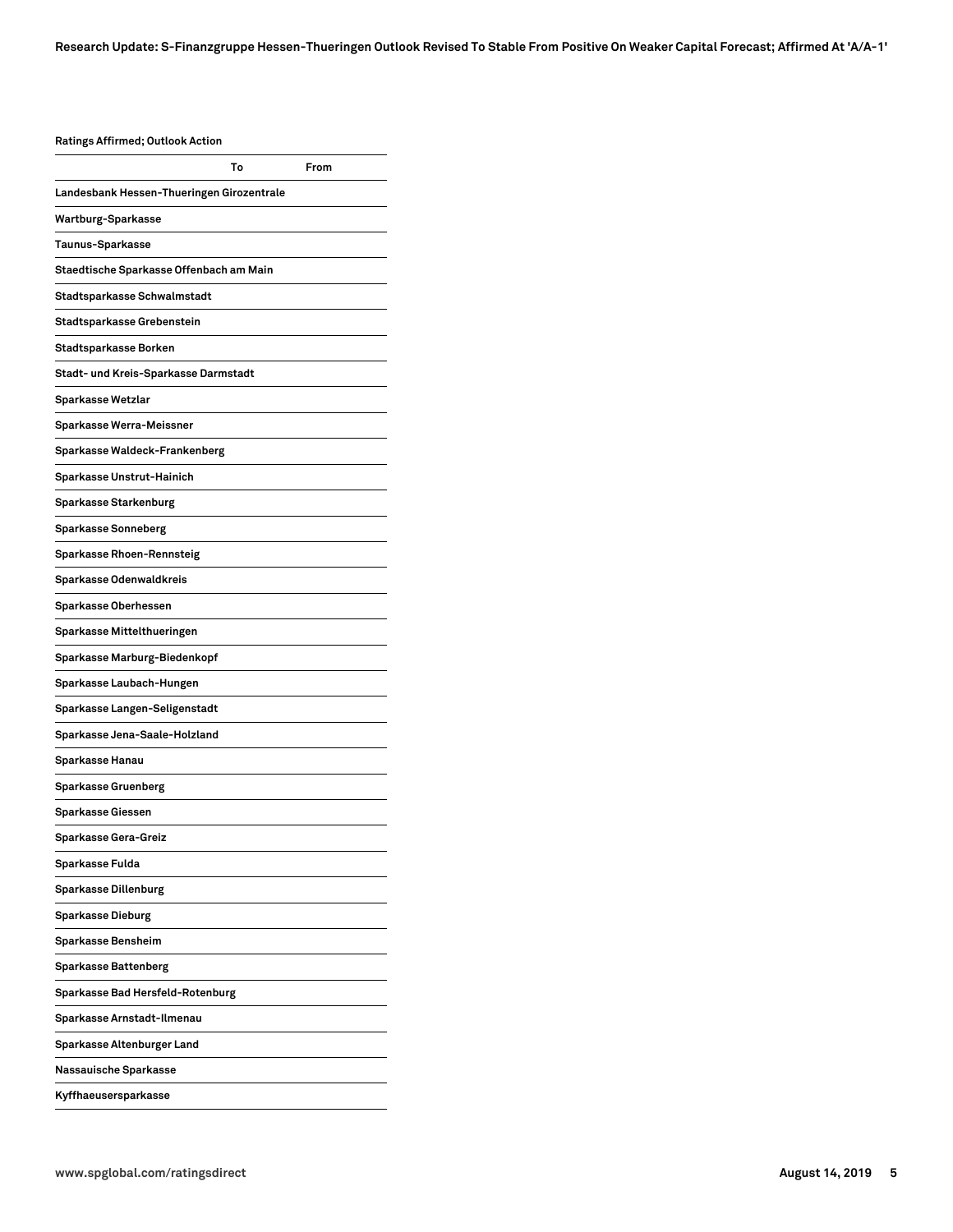| Kreissparkasse Weilburg            |                             |
|------------------------------------|-----------------------------|
| Kreissparkasse Schwalm-Eder        |                             |
| Kreissparkasse Schluechtern        |                             |
| Kreissparkasse Saalfeld-Rudolstadt |                             |
| Kreissparkasse Saale-Orla          |                             |
| Kreissparkasse Nordhausen          |                             |
| Kreissparkasse Limburg             |                             |
| Kreissparkasse Hildburghausen      |                             |
| Kreissparkasse Gross-Gerau         |                             |
| Kreissparkasse Gotha               |                             |
| Kreissparkasse Gelnhausen          |                             |
| Kreissparkasse Eichsfeld           |                             |
| Kasseler Sparkasse                 |                             |
| Frankfurter Sparkasse              |                             |
| Issuer Credit Rating               | A/Stable/A-1 A/Positive/A-1 |

Certain terms used in this report, particularly certain adjectives used to express our view on rating relevant factors, have specific meanings ascribed to them in our criteria, and should therefore be read in conjunction with such criteria. Please see Ratings Criteria at www.standardandpoors.com for further information. Complete ratings information is available to subscribers of RatingsDirect at www.capitaliq.com. All ratings affected by this rating action can be found on S&P Global Ratings' public website at www.standardandpoors.com. Use the Ratings search box located in the left column. Alternatively, call one of the following S&P Global Ratings numbers: Client Support Europe (44) 20-7176-7176; London Press Office (44) 20-7176-3605; Paris (33) 1-4420-6708; Frankfurt (49) 69-33-999-225; Stockholm (46) 8-440-5914; or Moscow 7 (495) 783-4009.